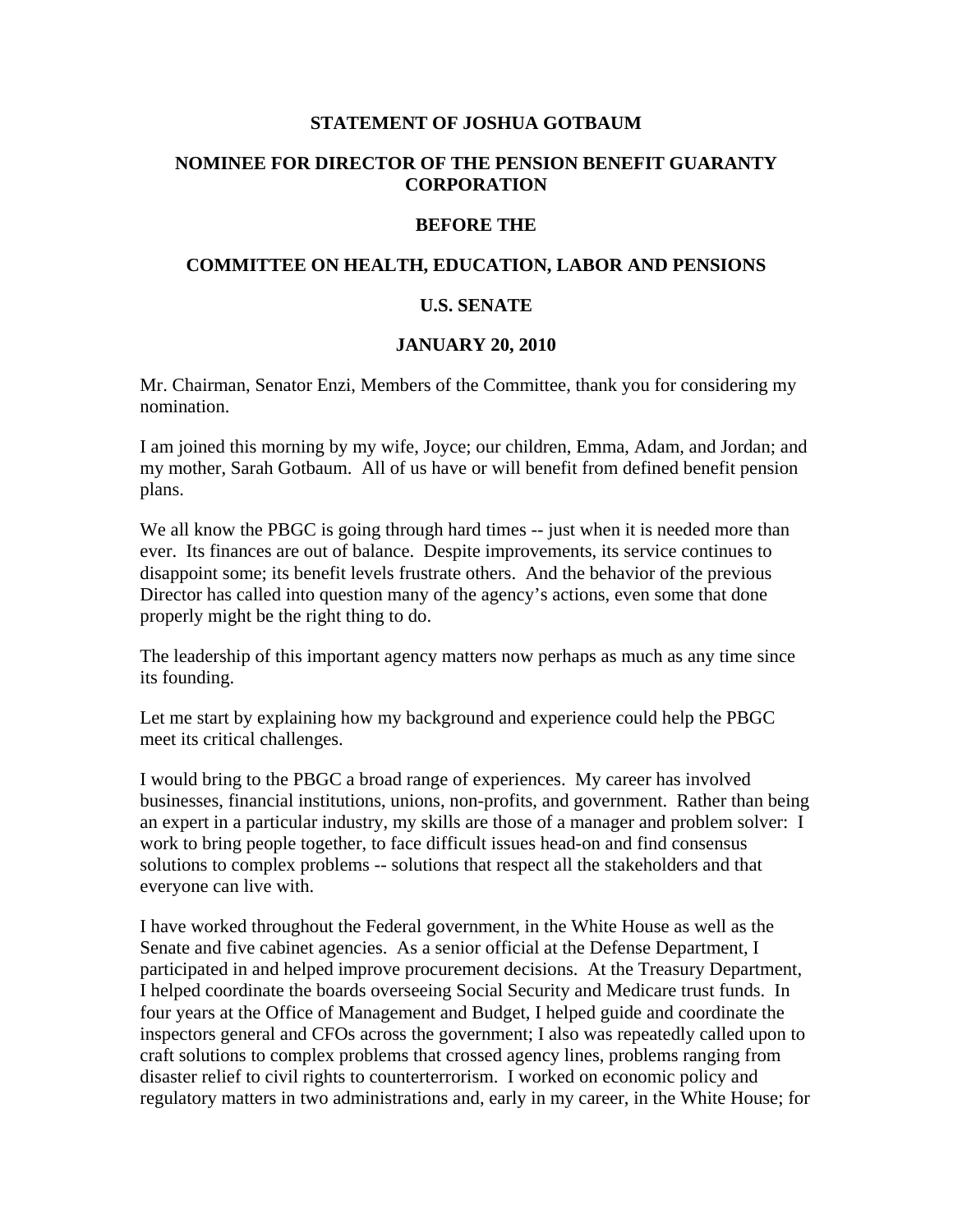Senator Gary Hart in the Senate Budget Committee; and in the Departments of Energy and Transportation as well.

I went into the private sector in the 1980s. For more than a decade, I helped businesses, governments, and unions solve problems. I helped companies acquire other companies or be acquired themselves, raise funds or restructure the funds they'd already raised, and work through the complex, thorny issues of bankruptcy or out-of-court reorganization.

After September  $11<sup>th</sup>$ , I became the first CEO of The September  $11<sup>th</sup>$  Fund. I built the team that was entrusted with more than \$500 million to help the many victims of that tragedy. I'm proud to say that we helped more than 100,000 to recover: people, small businesses, and nonprofits who had lost their families, their jobs, their workplaces, or their homes. And we did so in ways that set new standards for public accountability.

Since then I've worked with businesses in distress. I was appointed Trustee for Hawaiian Airlines, replacing the CEO removed by the bankruptcy court. Despite the challenges, we exited bankruptcy successfully: the company was profitable, with an enhanced reputation, expanded service, new labor agreements, and 100% repayment of creditors – all without terminating the company's underfunded pension plan.

I have also led and managed in business, in non-profits, and in government. I've set strategy, hired and fired, committed capital and reputation, and engaged with board members, budget officers, overseers, critics, customers and clients. I know that every one of these responsibilities is handled differently in the public service. The ethical standards are higher. Having served in government – in three Senate-confirmed positions – I understand that I cannot ask for your confirmation without committing myself to meet those standards of accountability and ethical public service. I made that commitment in three previous administrations and I do so now.

If confirmed to lead the PBGC, I would work with stakeholders and staff to develop a workable consensus with respect to the agency's policies and programs. Several principles would guide me:

- That retirement security is essential and that defined benefit plans which for many are a better way to achieve it -- must be preserved;
- That the PBGC cannot choose between meeting the professional standards of industry and highest standards of government. It must do both;
- That the PBGC should provide its services with a sense of compassion;
- That we must address the critical issues facing the PBGC -- such as funding relief, investment policy, and the deficit -- directly and realistically; and
- That working with Congress and other stakeholders is essential.

If confirmed, I would of course address the agency's management and organizational challenges. My view of the role would be to provide a steady hand and independent